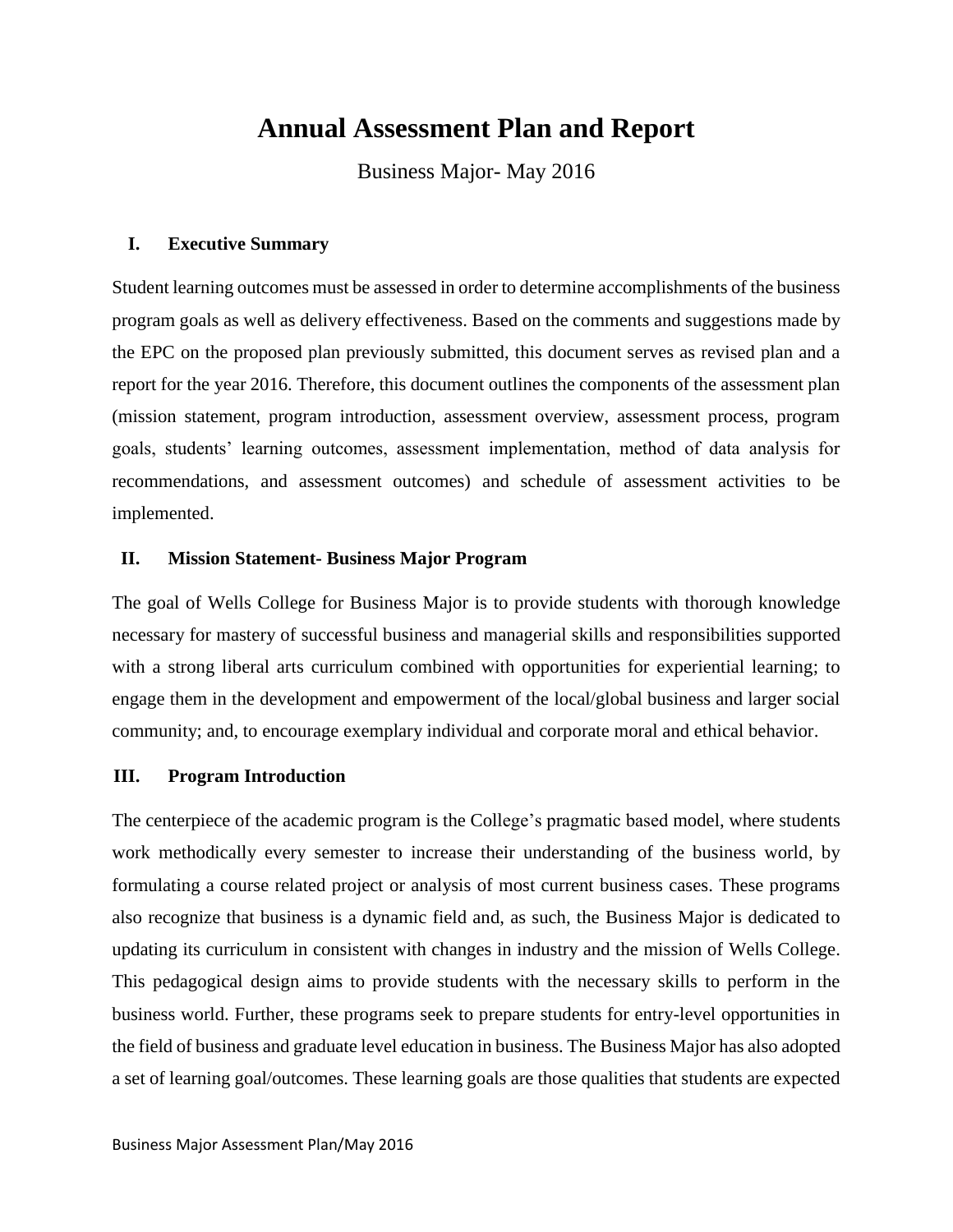to achieve upon completion of the respective programs. The outcomes are those variables that measure the effectiveness of the program goals and student learning.

#### **IV. Assessment Overview**

The Assessment Plan for the Business Major serves to employ and fulfill the mission of Wells College providing a supporting framework in achieving Strategic Plan. Additionally, the Business Major will seek to satisfy the government institutions that overarch overall directions for standards pertaining to assessment of student learning. The Business and Entrepreneurship major adopts a four-step planning process; (1) Define clear goals, (2) Implementation of strategies to achieve stated goals, (3) Assessment of the achievement of the stated goals, (4) Use of results and data from assessment to inform curricula updates/revisions.

#### **V. Assessment Process**

This document defines the expected student learning outcomes for undergraduate business programs and outlines a plan for assessing the achievement of the stated outcomes. The Business Major Assessment strategy is to first assess student learning in their respective dimension courses and then assess if the course is achieving: (1) purpose goals, (2) program goals and ultimately (3) College goals.

The development of the outcomes is proposed to have an involvement of the faculty of Business Major in consultation with Program Chair, Director for the Center, and the Dean of the College.

The assessment of student learning will entail the following major steps:

- a) Understanding of faculty on the objectives and scope
- b) Identification of methods and frequency of assessment
- c) Identification of dimensions of courses to be assessed
- d) Identification of rubrics and other related tools to be used in assessment
- **e)** Data analysis, and recommendations to make curricular and program goals changes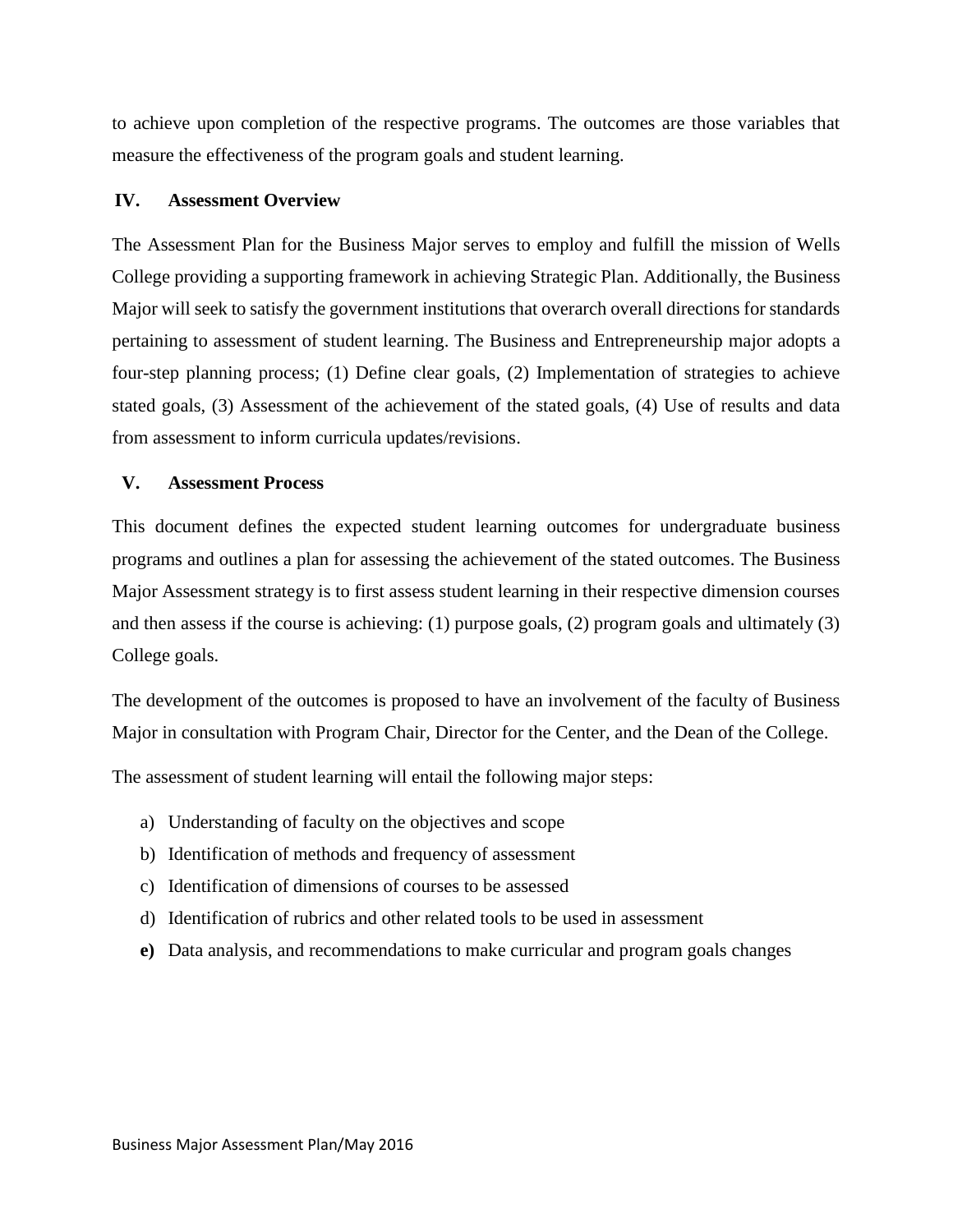#### **VI. Program Goals, Objectives, and Outcomes of Business Major**

The goals of business major program are to enhance students' professional ability, exhibit exemplary moral and ethical behavior and engage them in their own communities. At the completion of this program:

**Goal 01:** Knowledge based business education.

**Objective 1.1:** Students will be knowledgeable about the major concepts and constructs in the field of business, be able to connect theory and empirical research, and understand the impact of historical, societal, and cultural trends on the development of the field.

**Outcome 1.1.1:** Students will demonstrate skills and abilities to set realistic personal and professional goals.

**Measurement:** Assignments, course projects, examinations, and field tests.

**Outcome 1.1.2:** Show proficiency in obtaining, organizing, analyzing and categorizing information to draw valid conclusions.

**Measurement:** Assignments, case studies, course projects, examinations, and field tests.

Goal 02: Craft pragmatic, timely, and most efficient solutions for business contexts.

**Objective 2.1:** Employers and industry professionals would be satisfied with the graduates' professional competence and performance.

**Outcome 2.1.1:** Develop the skills to efficiently achieve organizational goals integrating the functional areas of business for economic opportunities.

**Measurement:** Assignments, course projects, examinations, and internships.

**Outcome 2.1.2:** Demonstrate ability to make informed decisions, fulfill professional commitments and meet obligations of community (locally and globally).

**Measurement:** Assignments, course projects, examinations, and internships.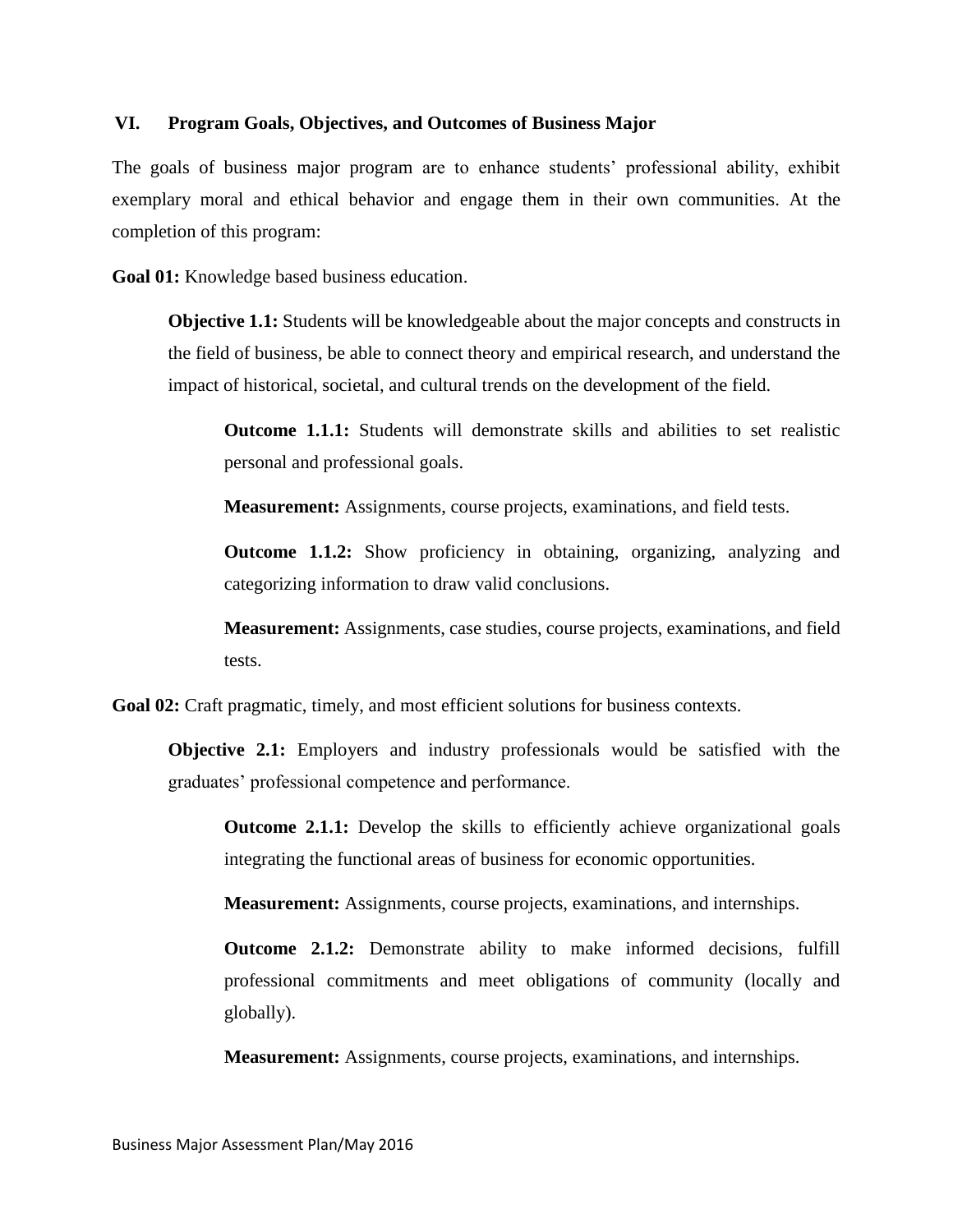**Goal 03:** Use of technology in business.

**Objective 3.1:** Students will be able to synthesize information from various sources to defend an argument.

**Outcome 3.1.1:** Develop clear, effective reading, writing and presentation skills, and use of technology to solve problems.

**Measurement:** Assignments, course projects, and examinations.

**Outcome 3.1.2:** Understand how to use the technology to make most efficient and timely decisions.

**Measurement:** Assignments and course projects.

Goal 04: Possess qualifying knowledge and skills to pursue higher education in graduate schools or to enter a business career.

**Objective 4.1:** Graduates will be able to apply qualitative and quantitative research methods.

**Outcome 4.1.1:** Understand how to develop constructive and meaningful inputs for business discussions.

**Measurement:** Assignments, course projects, and case studies.

**Outcome 4.1.2:** Demonstrate the capacity of change within society and to take steps to modify those within capabilities through constructive discussions.

**Measurement:** Assignments, course projects, examinations, and case studies.

**Goal 05:** Being conscious about business ethics social responsibility.

**Objective 5.1:** Graduates will be conscious about being ethical and socially responsible when making business decisions.

**Outcome 5.1.1:** Perform an understanding of business ethics and social responsibility when making business decisions at all levels (corporate, business, and operational) in organizations.

**Measurement:** Assignments, course projects, examinations, and case studies.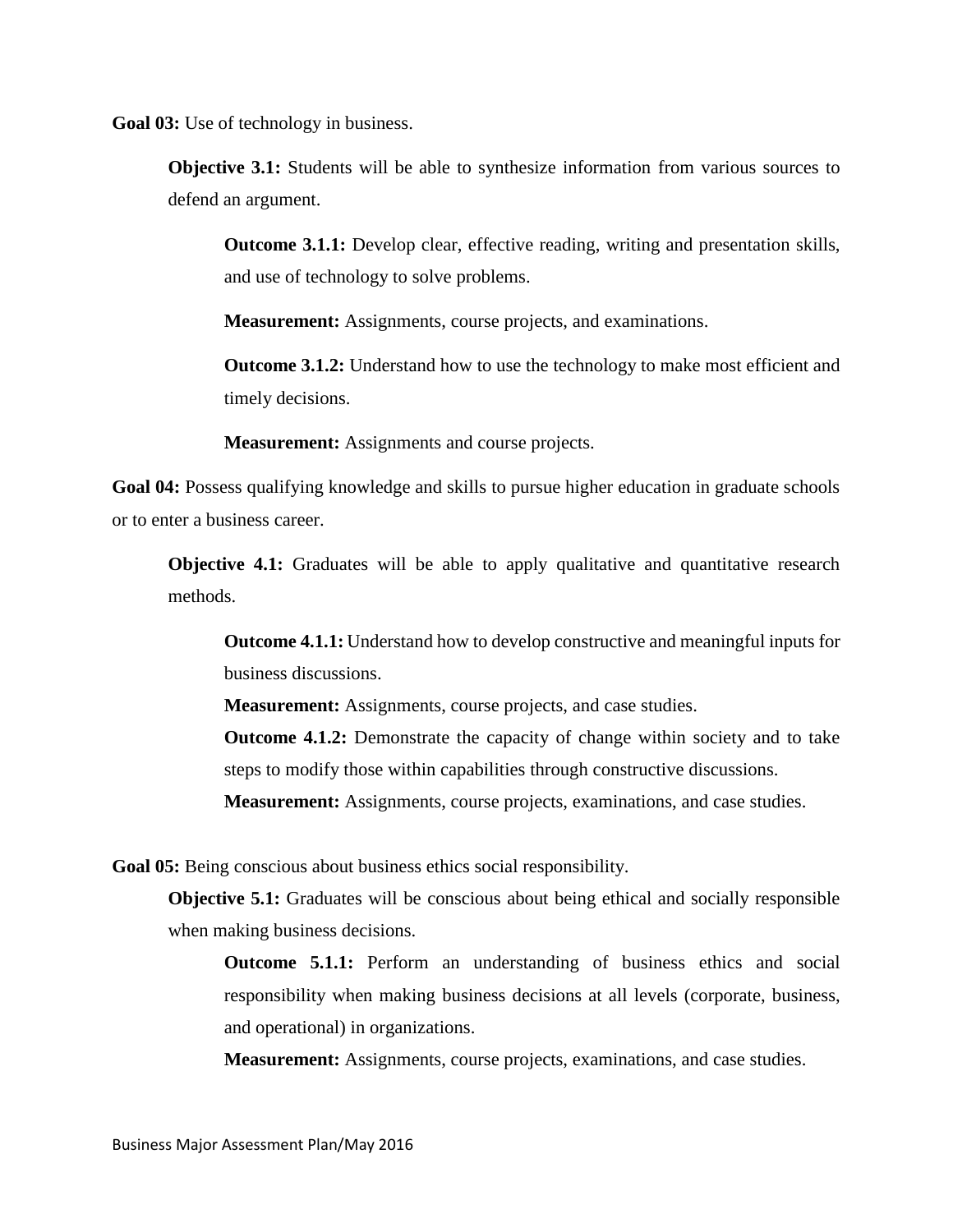**Outcome 5.1.2:** Apply the understanding of business ethics and social responsibility when making sustainable investments as entrepreneurs regardless of the size of the organization.

**Measurement:** Assignments, course projects, examinations, and case studies.

Goal 06: Possess a global business perspective.

**Objective 1:** Graduates will apply global business perspectives to strategize local businesses.

**Outcome 6.1.1:** To develop an understanding of the global business environment and its influence and impact on the local businesses.

**Measurement:** Assignments, course projects, examinations, and case studies.

**Outcome 6.1.2:** Demonstrate an ability to customize the local strategies in line with global business trends.

**Measurement:** Assignments, course projects, and case studies.

#### **Assessment Implementation & Analysis for Program Improvement**

#### **General Implementation Strategy:**

There are four major phases of the learning outcome assessment process:

(1) Learning Objectives Review:

A review of the learning objectives found in the syllabi will be conducted to determine the measurability of the objectives and, if not, corrections would be documented to proceed further.

(2) Assessment/Instruments:

A review of the assessment instruments (grading rubrics, assignment rubrics, project rubrics, sample high-end answers, and other similar instruments) to determine that they are reflective of program and course goals and provide data for curriculum enhancement.

(3) Analysis of Data and Presentation of Findings: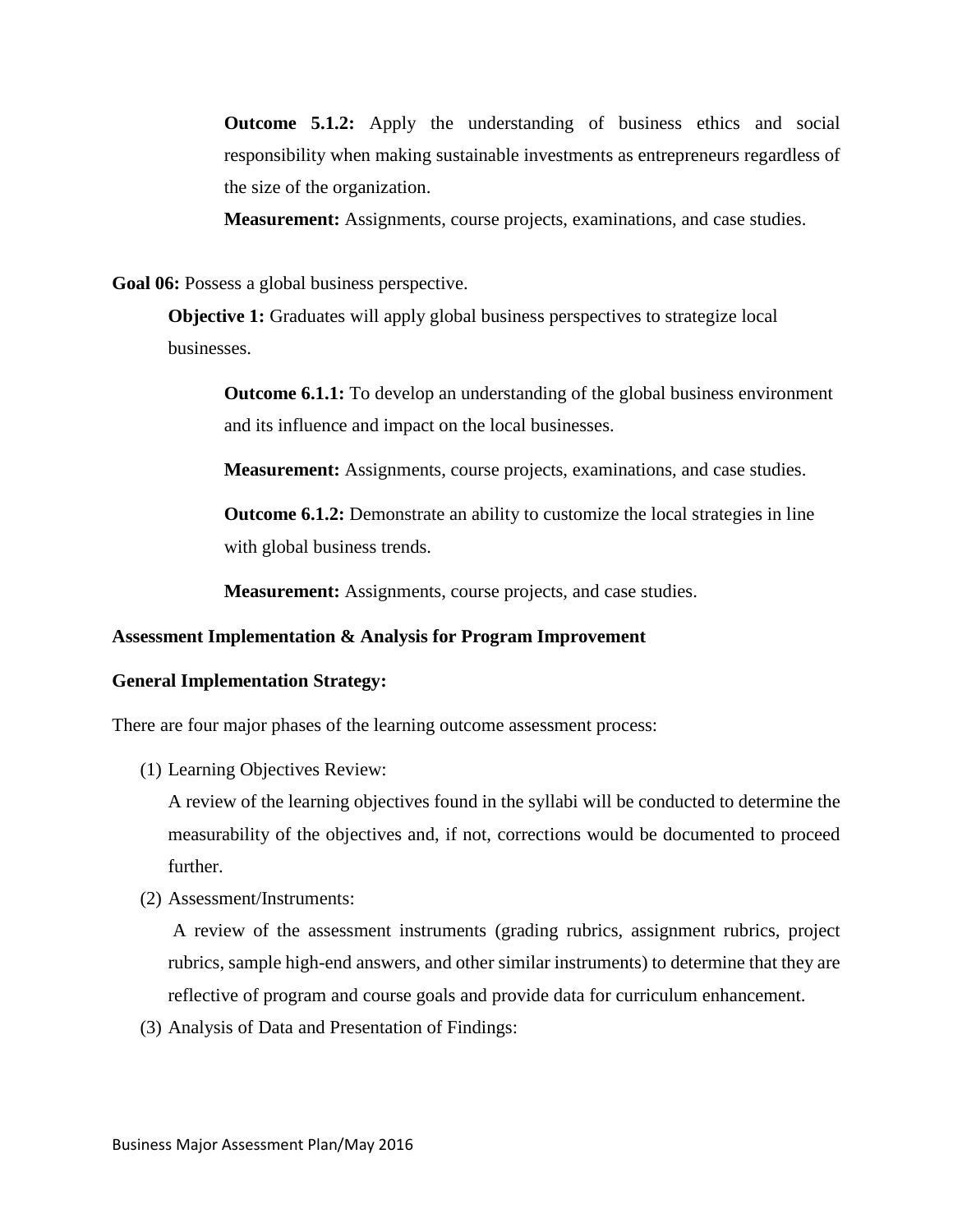An annual senior exit survey procedure to be administered in order to collect data from students and present findings on how effective was the learning as inferred by an analysis of the assessment instruments.

(4) Reporting:

Report on the entire process, which includes review and modifications made to learning objectives, topics, assessment instruments throughout the process will be compiled containing recommendations for course and programs improvements.

(5) Reiterate Assessment:

Reiterate the entire process of the same course and/or program objectives to ensure effectiveness of changes.

# **VII. Method of Data Analysis and Formulation of Recommendations for Program Improvement**

Faculty of the Business Major will meet every semester to review collected data and its analysis thus far to make recommendations. The findings of the survey will be shared with all major stakeholders of the college such as: adjunct faculty, the dean of the college, and EPC. The purpose of this review is to recommend changes for the various business course offerings. Any recommendation of changes to course content, scheduling, sequencing, prerequisites, delivery methods, faculty/staff assignments and advisements will follow a plan for implementation of the recommended changes.

#### **VIII. Modification of the Assessment Plan**

The faculty, after reviewing the collected data and the processes used to collect it, may decide to alter the assessment plan. Changes may be made to any component of the plan, including the outcomes and assessment measures, or any other aspect of the plan. The changes will be approved by the faculty Business and Entrepreneurship major. The modified assessment plan will be shared with the EPC.

## **IX. Measure Description:**

Major Field Tests (ETS) are used to measure student academic achievement and the educational outcomes of the business program. This test provides assessment of students' professional level in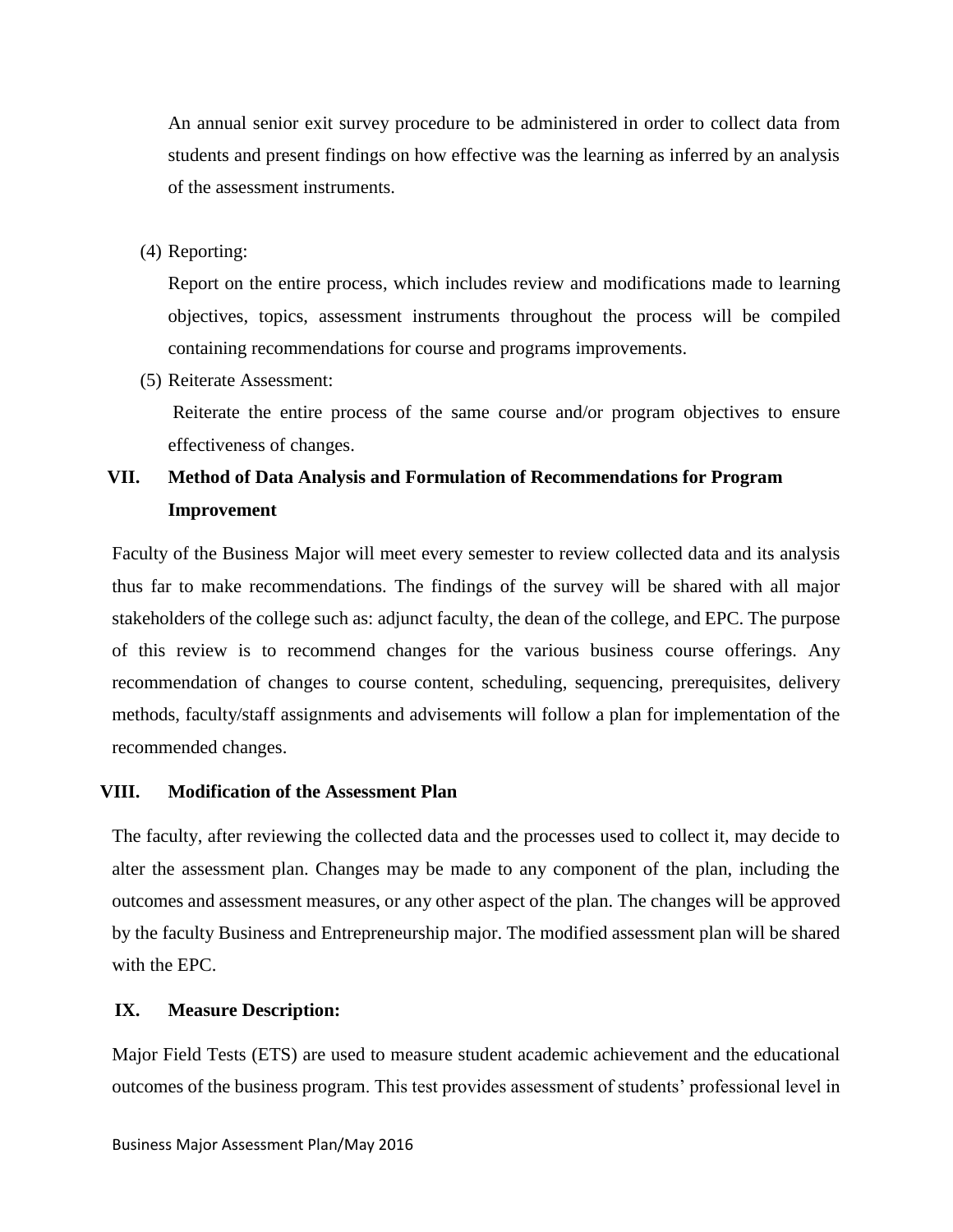the business program, business field, and national comparative data. Tests are designed to measure knowledge of concepts and principles in the field of business, generally and more specifically the following:

- a) Measure students' academic achievement in a multidisciplinary subject matter representative of business education;
- b) Provide feedback to students regarding their level of achievement;
- c) Provide information to faculties regarding achievement of their students;
- **d)** Provide information to facilitate development of program goals and accountability of business programs.

# **X. Assessment of Outcomes (Measurement Strategies)**

Assessment of the program outcomes is a vital aspect in managing overall efficiency of the assessment plan. The overall assessment is student centered, and therefore, assessment of the program outcomes will be conducted through various means as outlined below.

# **1. Senior Student Exit Survey**

An annual student survey will be administered with the senior students in spring semester of the year in realization of the need to evaluate the business program beyond the ongoing Semester Student Course Evaluation Program. The Feedback Survey would provide the initial outcomes assessment for the new initiative.

# **2. Student Evaluation of Course Instruction**

Every business student enrolled in a business course is invited to participate in the Student Evaluation of Course Instruction. This will be administered every semester using the existing form in class room setting.

## **3. Other Course Related Measurements**

There will be other course related parameters used to measure the effectiveness of overall business program outcomes as outlined below;

a) Exams, quizzes, weekly assignments, projects which demonstrate integration of quantitative and qualitative, analytical and critical thinking.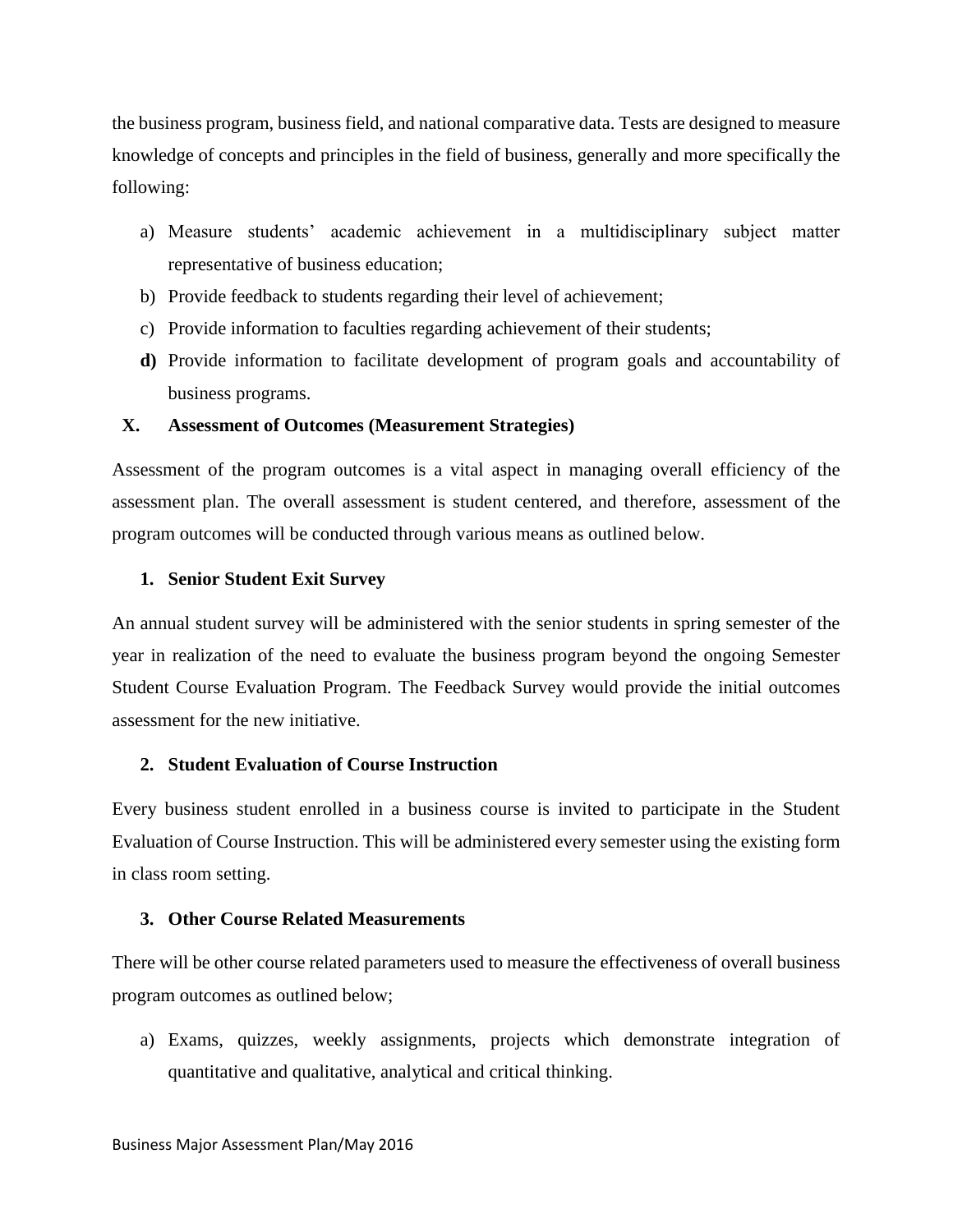- b) Term papers, essays, analysis papers, and position papers demonstrate scholarly knowledge and research capabilities.
- c) Class room presentations, discussions, debates, and case analysis demonstrate pragmatic application of key business theories and concepts in real world scenarios.
- d) Business internships demonstrate the ability to assess the theories grasped in class in relation to actual business practices.
- e) Senior Thesis Project: All senior business students conduct an independent project under the guidance of business faculty demonstrating quantitative and qualitative research skills either crafting an academic paper or pragmatic business project (marketing plan for a company, or investigation into a specific business area such as Customer Life Time Value).

# **4. Post Measurement**

Post measurement is also a critical exercise in maintaining the level of quality of the assessment outcomes. Therefore, Business Major will keep regular contact with the department of admissions, experiential leaning center, and alumni in order to feed information in order to map about the placements for graduate schools and employments.

| Goal         | Objective | <b>Outcome</b> | <b>Measurement</b> | <b>Measurement</b> | Data         | Course         |
|--------------|-----------|----------------|--------------------|--------------------|--------------|----------------|
|              |           |                |                    | <b>Tool</b>        | Location     |                |
| $\mathbf{1}$ | 1.1       | 1.1.1          | Assignments,       | Rubrics,           | Faculty      | Bus111         |
|              |           |                | course projects,   | internal and       | folders and  | <b>Bus 201</b> |
|              |           |                | examinations, and  | external test      | government   | <b>Bus 202</b> |
|              |           |                | field tests        |                    | institutions | <b>Bus 303</b> |
|              |           |                |                    |                    |              | <b>Bus 310</b> |
|              |           |                |                    |                    |              | <b>Bus 220</b> |
|              |           |                |                    |                    |              | <b>Bus 253</b> |
|              |           |                |                    |                    |              | <b>Bus 350</b> |
|              |           |                |                    |                    |              | <b>Bus 360</b> |
|              |           | 1.1.2          | Assignments,       | Rubrics, tests,    | Faculty      | Bus111         |
|              |           |                | case studies,      | quizzes,           | folders and  | <b>Bus 201</b> |
|              |           |                | course projects,   | presentations,     | government   | <b>Bus 202</b> |
|              |           |                | examinations, and  | and                | institutions | <b>Bus 213</b> |
|              |           |                | field tests        | internal/external  |              | <b>Bus 214</b> |
|              |           |                |                    | tests              |              | <b>Bus 303</b> |
|              |           |                |                    |                    |              | <b>Bus 310</b> |
|              |           |                |                    |                    |              | <b>Bus 220</b> |
|              |           |                |                    |                    |              | <b>Bus 253</b> |
|              |           |                |                    |                    |              | <b>Bus 350</b> |

## **Means of Assessment of Outcomes**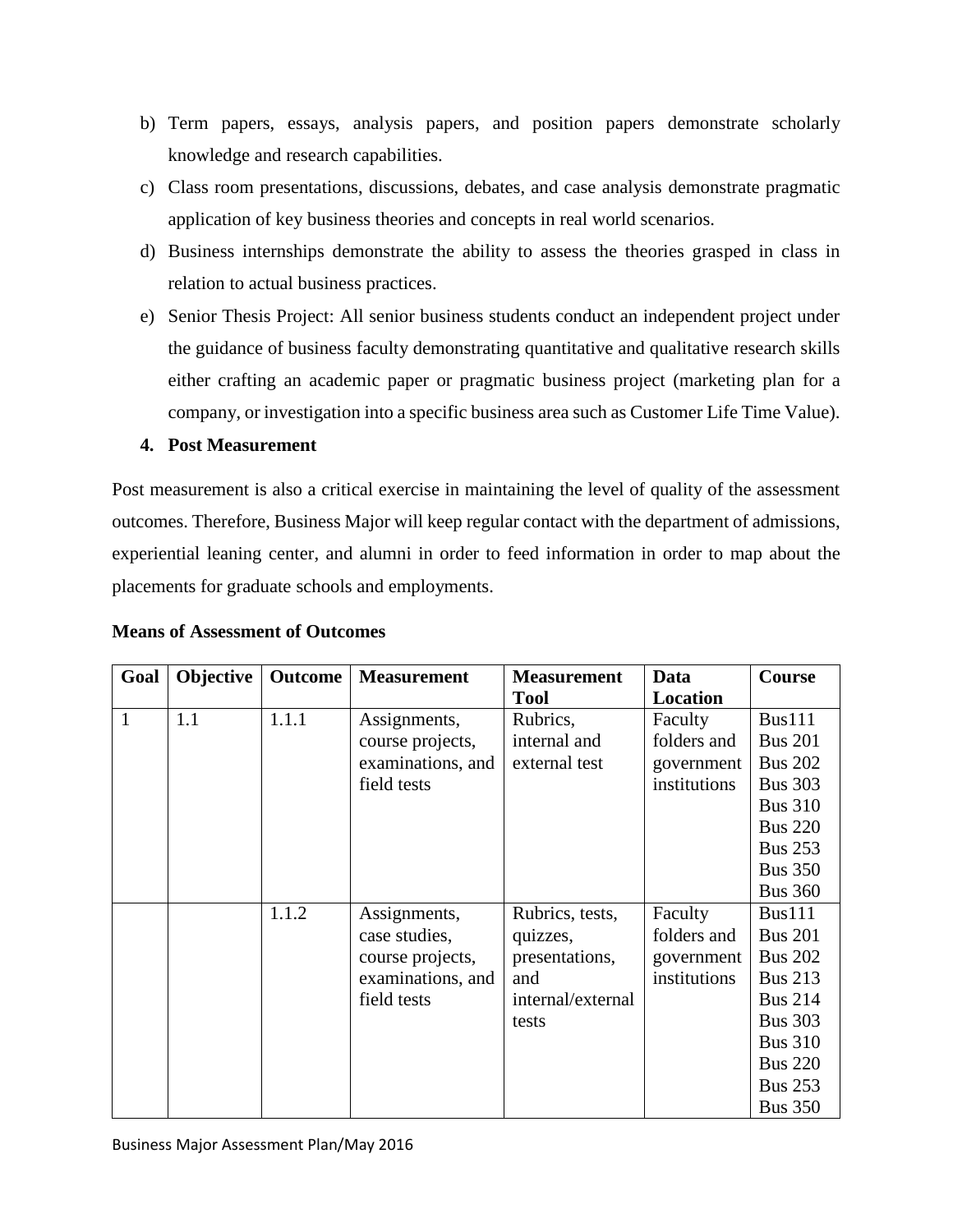|                |     |       |                   |                 |              | <b>Bus 360</b> |
|----------------|-----|-------|-------------------|-----------------|--------------|----------------|
|                |     |       |                   |                 |              |                |
| $\overline{2}$ | 2.1 | 2.1.1 | Assignments,      | Rubrics, tests, | Faculty      | <b>Bus 100</b> |
|                |     |       | course projects,  | quizzes, and    | folders      | <b>Bus 213</b> |
|                |     |       | examinations, and | presentations   |              | <b>Bus 201</b> |
|                |     |       | internships       |                 |              | <b>Bus 202</b> |
|                |     |       |                   |                 |              | <b>Bus 230</b> |
|                |     |       |                   |                 |              | <b>Bus 305</b> |
|                |     |       |                   |                 |              | <b>Bus 310</b> |
|                |     |       |                   |                 |              | <b>Bus 302</b> |
|                |     |       |                   |                 |              | <b>Bus 368</b> |
|                |     | 2.1.2 | Assignments,      | Rubrics, tests, | Faculty      | <b>Bus 111</b> |
|                |     |       | course projects,  | internship      | folders and  | <b>Bus 201</b> |
|                |     |       | examinations, and | report, and     | experiential | <b>Bus 202</b> |
|                |     |       | internships       | presentations   | learning     | <b>Bus 213</b> |
|                |     |       |                   |                 |              | <b>Bus 305</b> |
|                |     |       |                   |                 |              | <b>Bus 303</b> |
|                |     |       |                   |                 |              | <b>Bus 304</b> |
|                |     |       |                   |                 |              | <b>Bus 310</b> |
|                |     |       |                   |                 |              | <b>Bus 230</b> |
|                |     |       |                   |                 |              | <b>Bus</b>     |
|                |     |       |                   |                 |              | 290/390        |
|                |     |       |                   |                 |              | <b>Bus 402</b> |
| 3              | 3.1 | 3.1.1 | Assignments,      | Rubrics, tests, | Faculty      | <b>Bus 100</b> |
|                |     |       | course projects,  | and             | folders      | <b>Bus 111</b> |
|                |     |       | and examinations  | presentations   |              | <b>Bus 213</b> |
|                |     |       |                   |                 |              | <b>Bus 201</b> |
|                |     |       |                   |                 |              | <b>Bus 202</b> |
|                |     |       |                   |                 |              | <b>Bus 230</b> |
|                |     |       |                   |                 |              | <b>Bus 305</b> |
|                |     |       |                   |                 |              | <b>Bus 303</b> |
|                |     |       |                   |                 |              | <b>Bus 360</b> |
|                |     |       |                   |                 |              | <b>Bus 368</b> |
|                |     |       |                   |                 |              | <b>Bus 310</b> |
|                |     |       |                   |                 |              |                |
|                |     | 3.1.2 | Assignments and   | Rubrics         | Faculty      | <b>Bus 111</b> |
|                |     |       | course projects   |                 | folders      | <b>Bus 231</b> |
|                |     |       |                   |                 |              | <b>Bus 310</b> |
|                |     |       |                   |                 |              | <b>Bus 253</b> |
|                |     |       |                   |                 |              | <b>Bus 201</b> |
|                |     |       |                   |                 |              | <b>Bus 202</b> |
|                |     |       |                   |                 |              | <b>Bus 350</b> |
|                |     |       |                   |                 |              | <b>Bus 303</b> |
|                |     |       |                   |                 |              | <b>Bus 304</b> |
|                |     |       |                   |                 |              | <b>Bus 250</b> |
|                |     |       |                   |                 |              | <b>Bus 402</b> |
|                |     |       |                   |                 |              |                |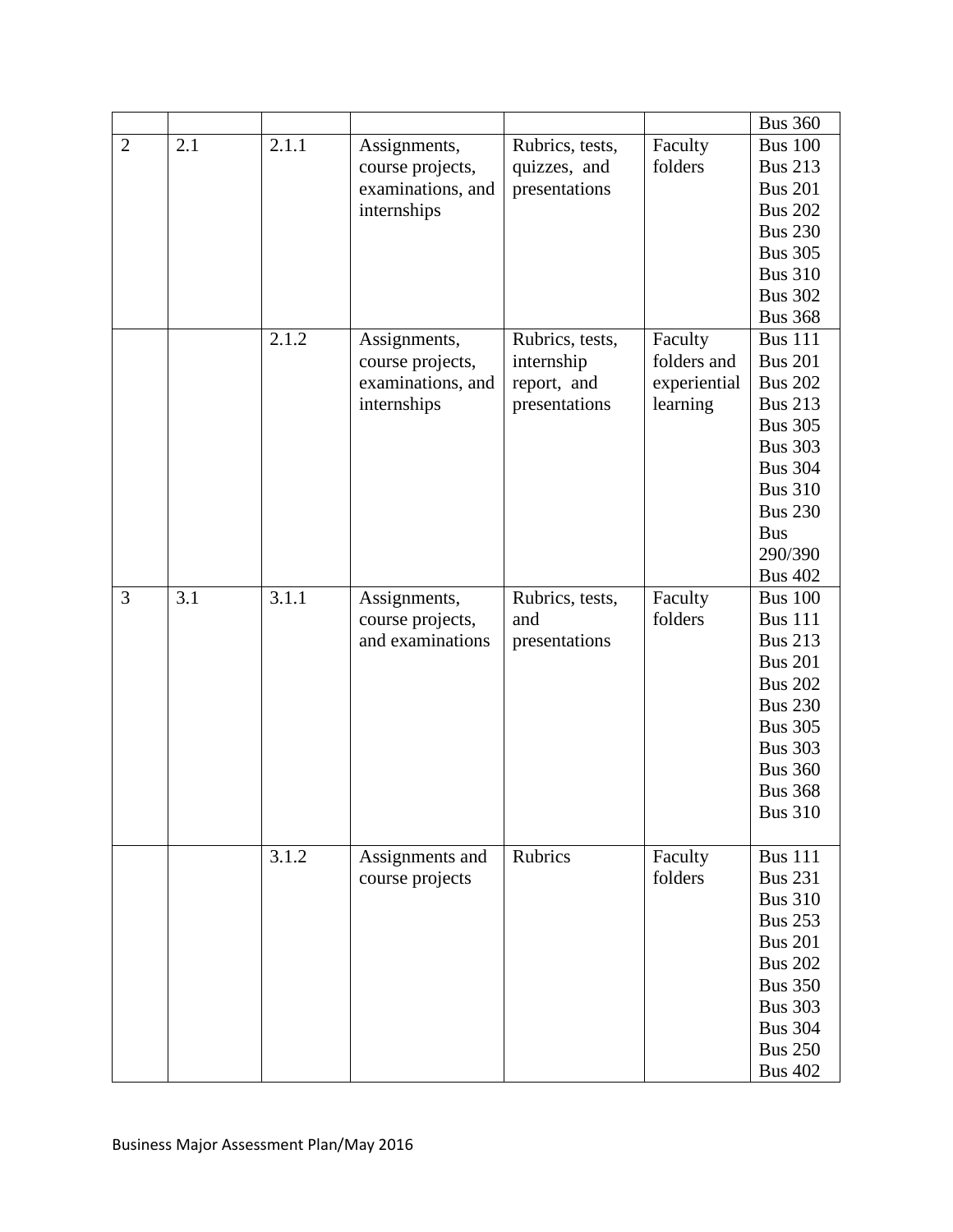| $\overline{4}$ |     | 4.1.1 |                   |               |         | <b>Bus 111</b> |
|----------------|-----|-------|-------------------|---------------|---------|----------------|
|                | 4.1 |       | Assignments,      | Rubrics and   | Faculty |                |
|                |     |       | course projects,  | presentations | folders | <b>Bus 214</b> |
|                |     |       | and case studies  |               |         | <b>Bus 201</b> |
|                |     |       |                   |               |         | <b>Bus 250</b> |
|                |     |       |                   |               |         | <b>Bus 303</b> |
|                |     |       |                   |               |         | <b>Bus 304</b> |
|                |     |       |                   |               |         | <b>Bus 310</b> |
|                |     |       |                   |               |         | <b>Bus 350</b> |
|                |     |       |                   |               |         | <b>Bus 360</b> |
|                |     |       |                   |               |         | <b>Bus 368</b> |
|                |     |       |                   |               |         | <b>Bus 402</b> |
|                |     |       |                   |               |         |                |
|                |     | 4.1.2 | Assignments,      | Rubrics and   | Faculty | <b>Bus 111</b> |
|                |     |       | course projects,  | tests         | folders | <b>Bus 214</b> |
|                |     |       | examinations, and |               |         | <b>Bus 201</b> |
|                |     |       | case studies      |               |         | <b>Bus 250</b> |
|                |     |       |                   |               |         | <b>Bus 253</b> |
|                |     |       |                   |               |         | <b>Bus 303</b> |
|                |     |       |                   |               |         | <b>Bus 304</b> |
|                |     |       |                   |               |         | <b>Bus 310</b> |
|                |     |       |                   |               |         | <b>Bus 350</b> |
|                |     |       |                   |               |         | <b>Bus 360</b> |
|                |     |       |                   |               |         | <b>Bus 368</b> |
|                |     |       |                   |               |         | <b>Bus 402</b> |
| 5              | 5.1 | 5.1.1 | Assignments,      | Rubrics and   | Faculty | <b>Bus 100</b> |
|                |     |       | course projects,  | tests         | folders | <b>Bus 201</b> |
|                |     |       | examinations, and |               |         | <b>Bus202</b>  |
|                |     |       | case studies      |               |         | <b>Bus 203</b> |
|                |     |       |                   |               |         | <b>Bus 213</b> |
|                |     |       |                   |               |         | <b>Bus 214</b> |
|                |     |       |                   |               |         |                |
|                |     |       |                   |               |         | <b>Bus 220</b> |
|                |     |       |                   |               |         | <b>Bus 250</b> |
|                |     |       |                   |               |         | <b>Bus 253</b> |
|                |     |       |                   |               |         | <b>Bus 305</b> |
|                |     |       |                   |               |         | <b>Bus 310</b> |
|                |     | 5.1.2 | Assignments,      | Rubrics and   | Faculty | <b>Bus 100</b> |
|                |     |       | course projects,  | tests         | folders | <b>Bus 201</b> |
|                |     |       | examinations, and |               |         | <b>Bus202</b>  |
|                |     |       | case studies      |               |         | <b>Bus 203</b> |
|                |     |       |                   |               |         | <b>Bus 213</b> |
|                |     |       |                   |               |         | <b>Bus 214</b> |
|                |     |       |                   |               |         | <b>Bus 220</b> |
|                |     |       |                   |               |         | <b>Bus 250</b> |
|                |     |       |                   |               |         | <b>Bus 253</b> |
|                |     |       |                   |               |         | <b>Bus 305</b> |
|                |     |       |                   |               |         | <b>Bus 310</b> |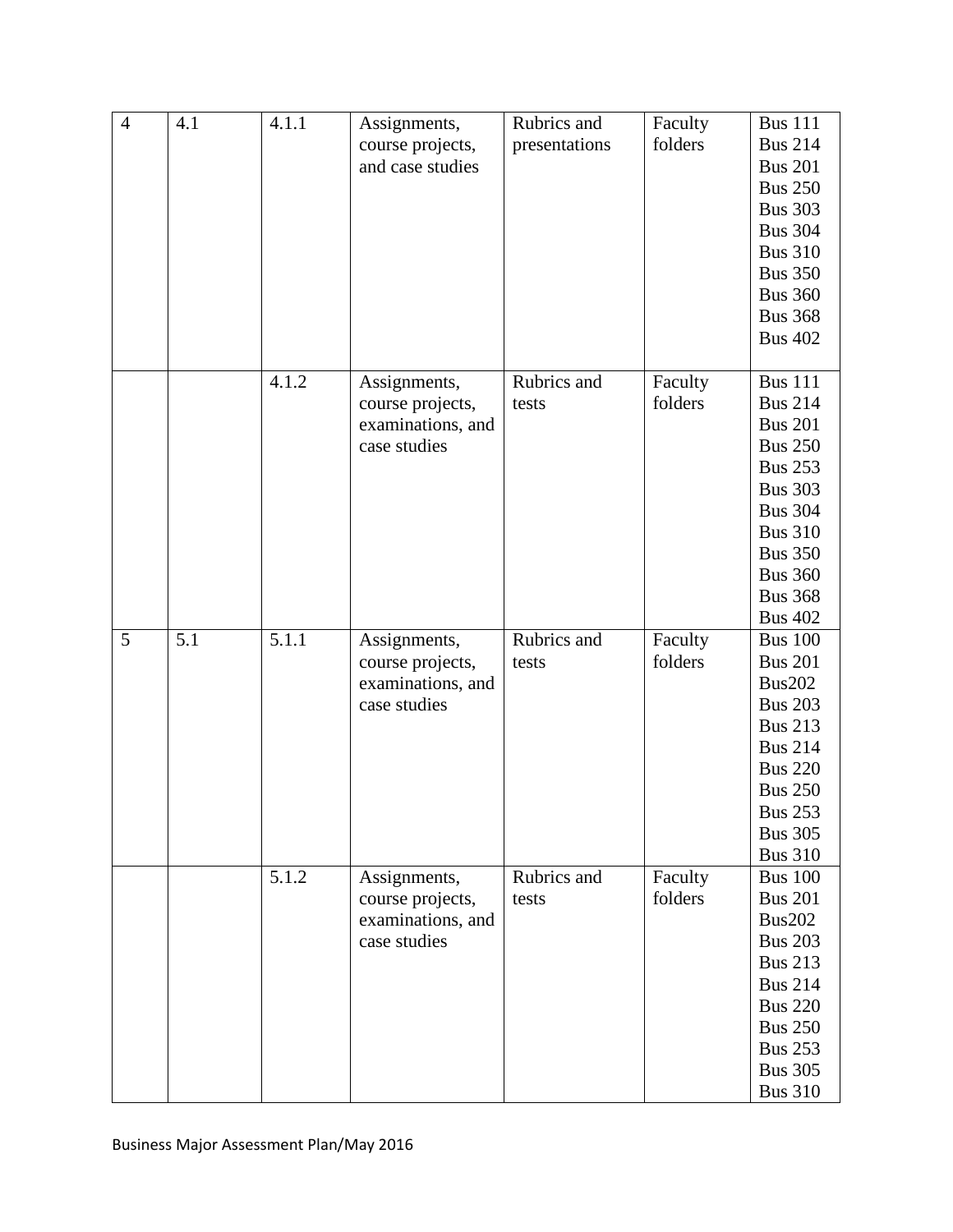| 6 | 6.1 | 6.1.1 | Assignments,      | Rubrics and | Faculty | <b>Bus 100</b> |
|---|-----|-------|-------------------|-------------|---------|----------------|
|   |     |       | course projects,  | tests       | folders | <b>Bus 201</b> |
|   |     |       | examinations, and |             |         | <b>Bus 202</b> |
|   |     |       | case studies      |             |         | <b>Bus 203</b> |
|   |     |       |                   |             |         | <b>Bus 220</b> |
|   |     |       |                   |             |         | <b>Bus 253</b> |
|   |     |       |                   |             |         | <b>Bus 302</b> |
|   |     |       |                   |             |         | <b>Bus 303</b> |
|   |     |       |                   |             |         | <b>Bus 350</b> |
|   |     |       |                   |             |         | <b>Bus 360</b> |
|   |     | 6.1.2 | Assignments,      | Rubrics and | Faculty | <b>Bus 100</b> |
|   |     |       | course projects,  | tests       | folders | <b>Bus 201</b> |
|   |     |       | and case studies  |             |         | <b>Bus 202</b> |
|   |     |       |                   |             |         | <b>Bus 203</b> |
|   |     |       |                   |             |         | <b>Bus 220</b> |
|   |     |       |                   |             |         | <b>Bus 253</b> |
|   |     |       |                   |             |         | <b>Bus 302</b> |
|   |     |       |                   |             |         | <b>Bus 303</b> |
|   |     |       |                   |             |         | <b>Bus 350</b> |
|   |     |       |                   |             |         | <b>Bus 360</b> |

## **XI. Results**

Reporting the results of the outcome of the assessment initiative are important to understand the degree of quality input of the business major. However, the results are limited to students' responses from the senior exit survey, data from experiential learning center, and semester evaluations.

# **ANNUAL ASSESSMENT REPORT**

# **1. The Annual Assessment Meeting**

Faculty of the Business Major will meet every semester to review collected data and its analysis thus far to make recommendations. 2016 the following meetings were held in developing the assessment report.

- February 29<sup>th</sup> 2016 Prof.McCabe and Prof.Dhameeth
- March  $11<sup>th</sup>$  2016 Prof. Dhameeth and Prof. Wansor
- March  $28<sup>th</sup>$  2016 Dr. Miles, Prof. Gagnon, and Prof. Dhameeth
- Some details were discussed with Prof. Ryann and Prof. Price via email.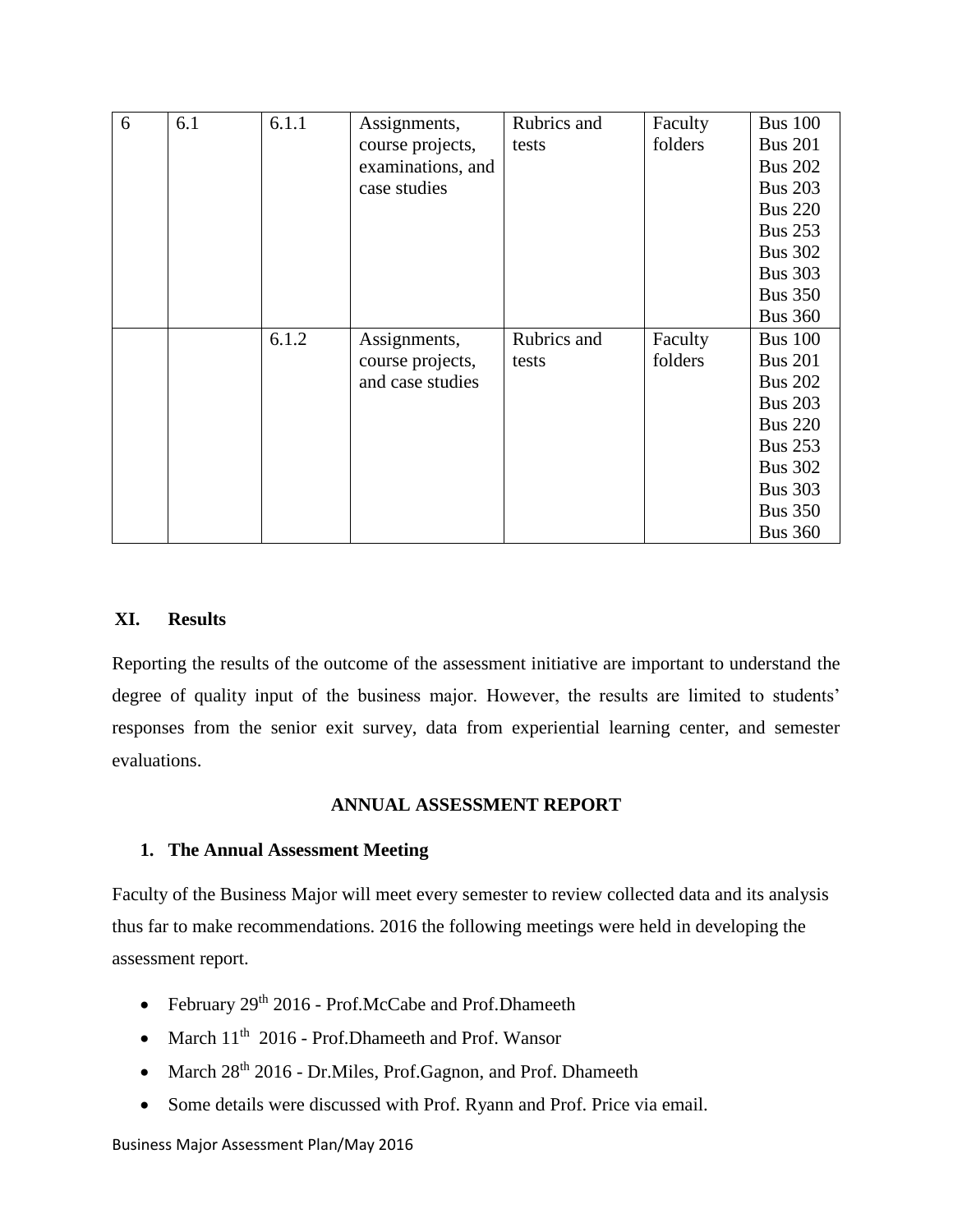• April  $21^{st}$  2016 – Dr. Miles and Prof. Dhameeth finalizing the senior exit survey outcomes

# **2. Examination of Assessment Data**

#### *Senior Student Exit Survey*

Based on the senior student exit survey conducted, the following areas were identified to use as the foundation for the following year's assessment plan. These key areas as follows;

- a) Internal and external internship opportunities to business major students
- b) Emphasize on business ethics and sustainable investments
- c) Provide feedback on academic performance
- d) Increase the level of technology used in classes
- e) Emphasize on global perspectives

## *Student Evaluation of Course Instructions*

Evidence based on question number 31 of the course evaluation form, suggest that on an average over 75% of student who took business courses would recommend to another student. Evidence based on advising satisfaction fall 2016 report suggest that students are satisfied with program advising. The average satisfaction level of students indicated was five on a scales from 1 being highly disagree to 5 being highly agree.

## *Post Measurements*

According to the report provided in February of 2016 by the Director for the Experience Learning Center, there have been 14 individualized business major students' recordings reported in total. Out of which, 8 have been able to secure employments after their graduation, 5 have been able to obtain admission to graduate schools, and 1 has been able to start an own small business. There have been no records reported of any business students who had taken GRE or other exams.

## **3. Program Changes**

Based on the above perspectives unveiled, business major will adapt the following changes in the 2017 Assessment Plan.